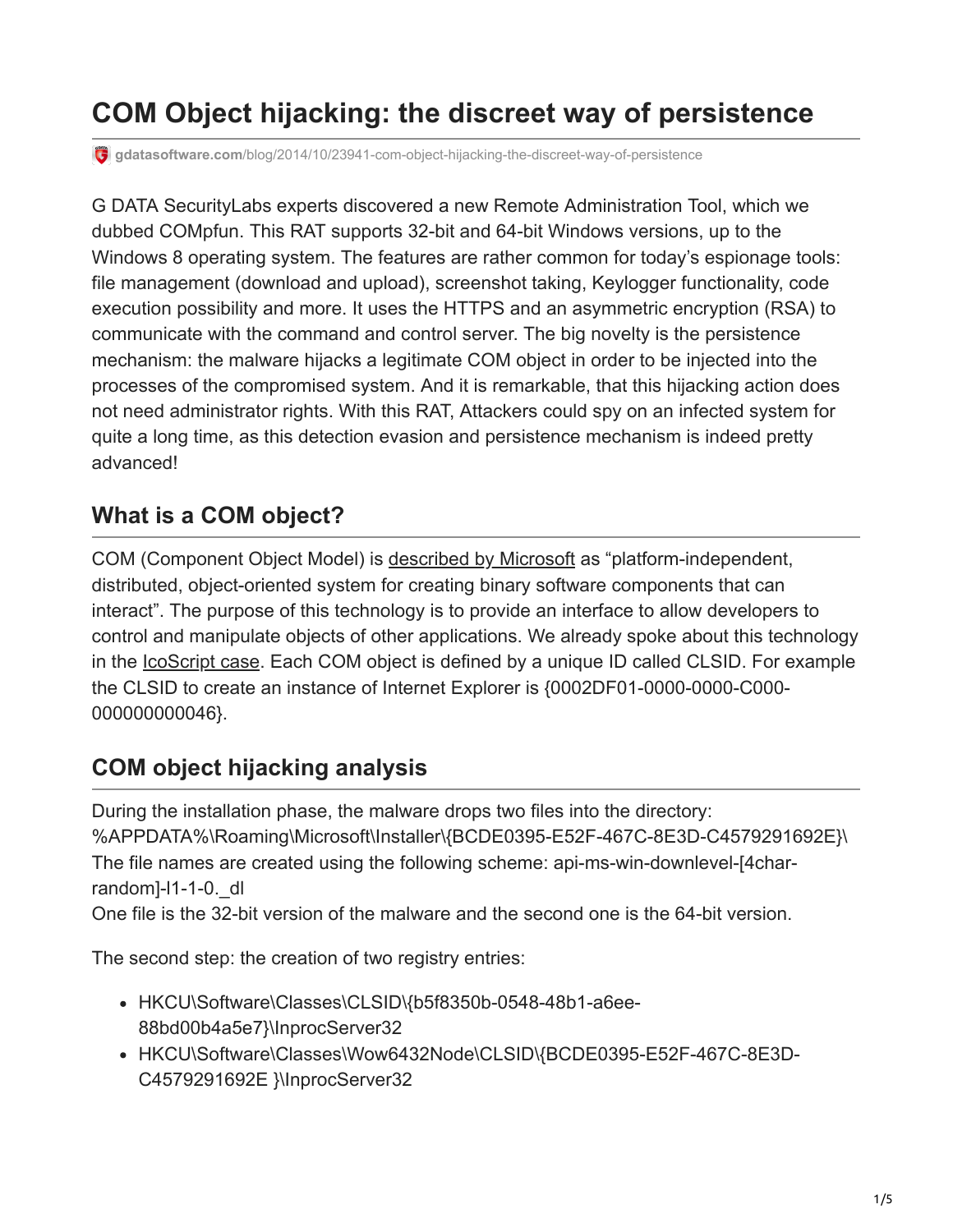For each entry, the default value is the path to the files that were dropped before. In the following screenshot, the file containing rhwm is the 64-bit version of the malware and the file containing dtjb was created for the 32-bit version, respectively.

| <b>Registry Editor</b>                                                                                                                                                                                                 |                                   |                |                                                                                                                                                   |
|------------------------------------------------------------------------------------------------------------------------------------------------------------------------------------------------------------------------|-----------------------------------|----------------|---------------------------------------------------------------------------------------------------------------------------------------------------|
| View Favorites Help<br>File<br>Edit                                                                                                                                                                                    |                                   |                |                                                                                                                                                   |
| ahtml<br>×<br><b>CLSID</b><br>$-100$                                                                                                                                                                                   | Name<br>ab (Default)              | Type<br>REG SZ | Data<br>C:\Users\paul\AppData\Roaming\Microsoft\Installer\(BCDE0395-E52F-467C-8E3D-C4579291692E)\api-ms-win-downlevel-rhwm-II-1-0_dl              |
| - (b5f8350b-0548-48b)<br>InprocServer32<br>⊟<br>FirefoxHTML<br>$-14$<br>FirefoxURL<br>$D - 11$<br>ftp<br>$> -10$<br>http<br>$> -14$<br>٠<br>https<br>m<br>$\epsilon$                                                   | ab ThreadingModel                 |                | <b>REG SZ</b> Apartment                                                                                                                           |
|                                                                                                                                                                                                                        |                                   |                |                                                                                                                                                   |
| Computer\HKEY_CURRENT_USER\Software\Classes\CLSID\{b5f8350b-0548-48b1-a6ee-88bd00b4a5e7}\InprocServer32                                                                                                                |                                   |                |                                                                                                                                                   |
| Registry Editor                                                                                                                                                                                                        |                                   |                |                                                                                                                                                   |
| View<br><b>Favorites Help</b><br>Edit<br><b>File</b><br>٠                                                                                                                                                              |                                   |                |                                                                                                                                                   |
| ftp<br>$-10$                                                                                                                                                                                                           | Name                              | Type           | Data                                                                                                                                              |
| http<br>$-14$<br>https<br>$> -10$<br><b>Local Settings</b><br>$-11$<br>Wow6432Node<br>e<br>$-$ CLSID<br>(BCDE0395-E52F-<br>$-11$<br>InprocServer:<br>$\rightarrow$<br><b>Clients</b><br>$6 - 10$<br>111.<br>$\epsilon$ | ab (Default)<br>ab ThreadingModel | REG SZ         | C:\Users\paul\AppData\Roaming\Microsoft\Installer\{BCDE0395-E52F-467C-8E3D-C4579291692E]\api-ms-win-downlevel-dtjb-II-1-0. dl<br>REG_SZ Apartment |

The purpose of the keys is to define a COM object with the CLSIDs {b5f8350b-0548-48b1 a6ee-88bd00b4a5e7} and {BCDE0395-E52F-467C-8E3D-C4579291692E}. If these objects are instanced, the library will be loaded into the respective process. But the CLSIDs are predefined by Microsoft and the newly created owns replace the originals:

- {b5f8350b-0548-48b1-a6ee-88bd00b4a5e7}: the CLSID of the class [CAccPropServicesClass](http://msdn.microsoft.com/en-us/library/accessibility.caccpropservicesclass%28v=vs.110%29.aspx?cs-save-lang=1&cs-lang=cpp#code-snippet-1).
- {BCDE0395-E52F-467C-8E3D-C4579291692E}: it's the CLSID of the class [MMDeviceEnumerator](http://msdn.microsoft.com/en-us/library/windows/desktop/dd316556%28v=vs.85%29.aspx).

These two instances are used by a lot of applications, for example by the browser (by using the CoCreateInstance() function). With Process Explorer, we are able to list the library loaded into a specific process. Here are the loaded libraries designed for a 32-bit process: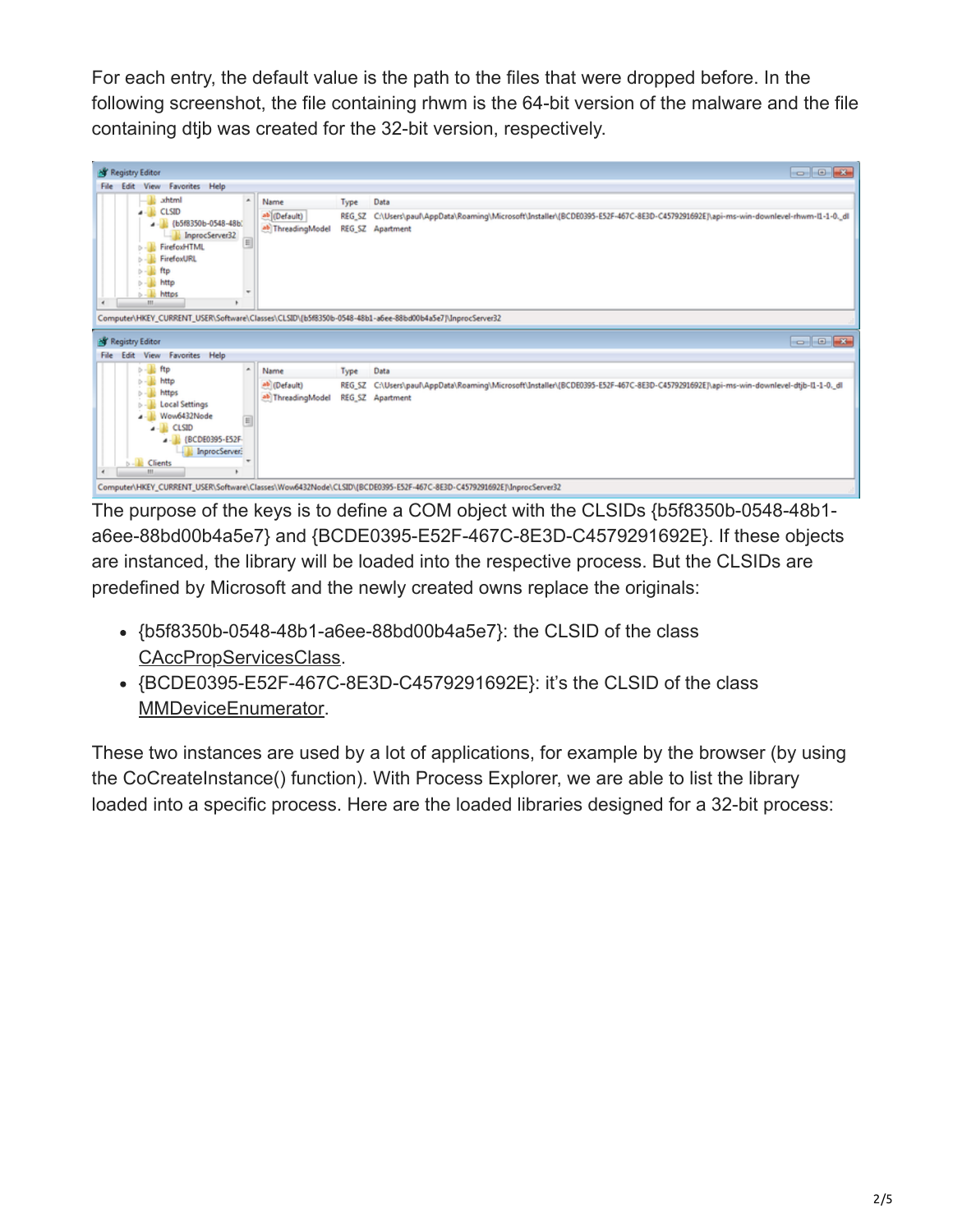| Process Explorer - Sysinternals: www.sysinternals.com [PAUL-ABC1234\paul]<br>$  \rightarrow$ $x$                                 |        |                        |                       |                              |                                |                                                              |                          |  |
|----------------------------------------------------------------------------------------------------------------------------------|--------|------------------------|-----------------------|------------------------------|--------------------------------|--------------------------------------------------------------|--------------------------|--|
| Find<br>Options View<br>Process<br><b>DLL</b><br><b>Users</b><br>Help<br>File                                                    |        |                        |                       |                              |                                |                                                              |                          |  |
| Ы<br>穆<br>اٹھ<br>矄<br>Ę<br>m                                                                                                     | M<br>х | ⊕                      |                       |                              |                                |                                                              |                          |  |
| <b>Process</b>                                                                                                                   | PID    | CPU                    | <b>Private Bytes</b>  | Working Set Description      |                                | Company Name                                                 | ᇫ                        |  |
| spoolsv.exe                                                                                                                      | 1116   |                        | 6 100 K               |                              | 11 256 K Spooler SubSystem App | Microsoft Corporation                                        |                          |  |
| svchost.exe                                                                                                                      | 1144   |                        | 8800K                 |                              |                                | 13 636 K Host Process for Windows S Microsoft Corporation    |                          |  |
| $\overline{\mathbf{r}}$ sychost exe                                                                                              | 1248   |                        | 4 496 K               |                              |                                | 8 484 K Host Process for Windows S Microsoft Corporation     |                          |  |
| salwriter.exe                                                                                                                    | 1292   |                        | 1688K                 |                              |                                | 5 704 K SQL Server VSS Writer - 64 Bit Microsoft Corporation |                          |  |
| in taskhost.exe                                                                                                                  | 1672   | 0.02                   | 11 936 K              |                              |                                | 13 316 K Host Process for Windows T Microsoft Corporation    |                          |  |
| sppsyc.exe                                                                                                                       | 1884   |                        | 2492K                 |                              |                                | 8 056 K Microsoft Software Protectio Microsoft Corporation   |                          |  |
| SearchIndexer.exe                                                                                                                | 1164   | 0.01                   | 41 580 K              |                              |                                | 33 436 K Microsoft Windows Search I Microsoft Corporation    | 릐                        |  |
| $\blacksquare$ taskhost exe                                                                                                      | 412    |                        | 3 196 K               | 4812K                        |                                |                                                              |                          |  |
| $\blacksquare$ mscorsvw.exe                                                                                                      | 2096   |                        | 7168K                 |                              |                                | 10 448 K .NET Runtime Optimization S Microsoft Corporation   |                          |  |
| svchost.exe                                                                                                                      | 2256   | 0.01                   | 36 972 K              |                              |                                | 24 908 K Host Process for Windows S Microsoft Corporation    |                          |  |
| $\overline{\mathbf{r}}$ sass exe                                                                                                 | 464    |                        | 3472K                 |                              |                                | 9 780 K Local Security Authority Proc Microsoft Corporation  |                          |  |
| $\blacksquare$ Ism.exe                                                                                                           | 472    |                        | 2 196 K               | 3 892 K                      |                                |                                                              | $\overline{\phantom{a}}$ |  |
| winlogon.exe                                                                                                                     | €.     |                        |                       | m.                           |                                |                                                              |                          |  |
| Name<br>Description<br>Version                                                                                                   |        |                        |                       |                              |                                |                                                              |                          |  |
|                                                                                                                                  |        |                        |                       | Company Name                 |                                |                                                              | ▲<br>9                   |  |
| {6AF0698E-D558-4F6E-9B3C-3716689AF493}                                                                                           |        |                        |                       |                              |                                |                                                              |                          |  |
| {A3EB0720-C36A-46C6-B72A-E477F4084627}                                                                                           |        |                        |                       |                              |                                |                                                              |                          |  |
| {AFBF9F1A-8EE8-4C77-AF34-C647E37CA0D9                                                                                            |        |                        |                       |                              |                                |                                                              |                          |  |
| {DDF571F2-BE98-426D-8288-1A9A39C3FDA2<br>advapi32.dll<br>Advanced Windows 32 Base API<br>Microsoft Corporation<br>6.1.7601.18247 |        |                        |                       |                              |                                |                                                              |                          |  |
| api-ms-win-downlevel-advapi3241-1-0.dll                                                                                          |        | ApiSet Stub DLL        |                       | <b>Microsoft Corporation</b> | 6.2.9200.16492                 |                                                              |                          |  |
| api-ms-win-downlevel-advapi3242-1-0.dll<br>ApiSet Stub DLL                                                                       |        |                        | Microsoft Corporation | 6.2.9200.16492               |                                |                                                              |                          |  |
| api-ms-win-downlevel-normaliz-11-1-0.dll<br>ApiSet Stub DLL                                                                      |        |                        |                       | Microsoft Corporation        | 6.2.9200.16492                 |                                                              |                          |  |
| api-ms-win-downlevel-ole32-11-1-0.dll<br>ApiSet Stub DLL                                                                         |        |                        |                       | Microsoft Corporation        | 6.2.9200.16492                 |                                                              |                          |  |
| C:\Users\paul\AppData\Roaming\Microsoft\Installer\{BCDE0395-E52F-467C-8E3D-C4579291692E}\api-ms-win-downlevel-rhwm-l1-1-0. dl    |        |                        |                       |                              |                                |                                                              |                          |  |
|                                                                                                                                  |        |                        |                       |                              |                                |                                                              |                          |  |
| api-ms-win-downlevel-shell32-11-1-0.dll                                                                                          |        | <b>ApiSet Stub DLL</b> |                       | Microsoft Corporation        | 6.2.9200.16492                 |                                                              |                          |  |
| api-ms-win-downlevel-shlwapi-11-1-0.dll                                                                                          |        | ApiSet Stub DLL        |                       | Microsoft Corporation        | 6.2.9200.16492                 |                                                              |                          |  |
| api-ms-win-downlevel-shlwapi-12-1-0.dll                                                                                          |        | ApiSet Stub DLL        |                       | Microsoft Corporation        | 6.2.9200.16492                 |                                                              |                          |  |
| api-ms-win-downlevel-user3241-1-0.dll                                                                                            |        | ApiSet Stub DLL        |                       | Microsoft Corporation        | 6.2.9200.16492                 |                                                              |                          |  |
| api-ms-win-downlevel-version-11-1-0.dll                                                                                          |        | ApiSet Stub DLL        |                       | Microsoft Corporation        | 6.2.9200.16492                 |                                                              |                          |  |

The following screenshot shows the loaded libraries in a 64-bit process: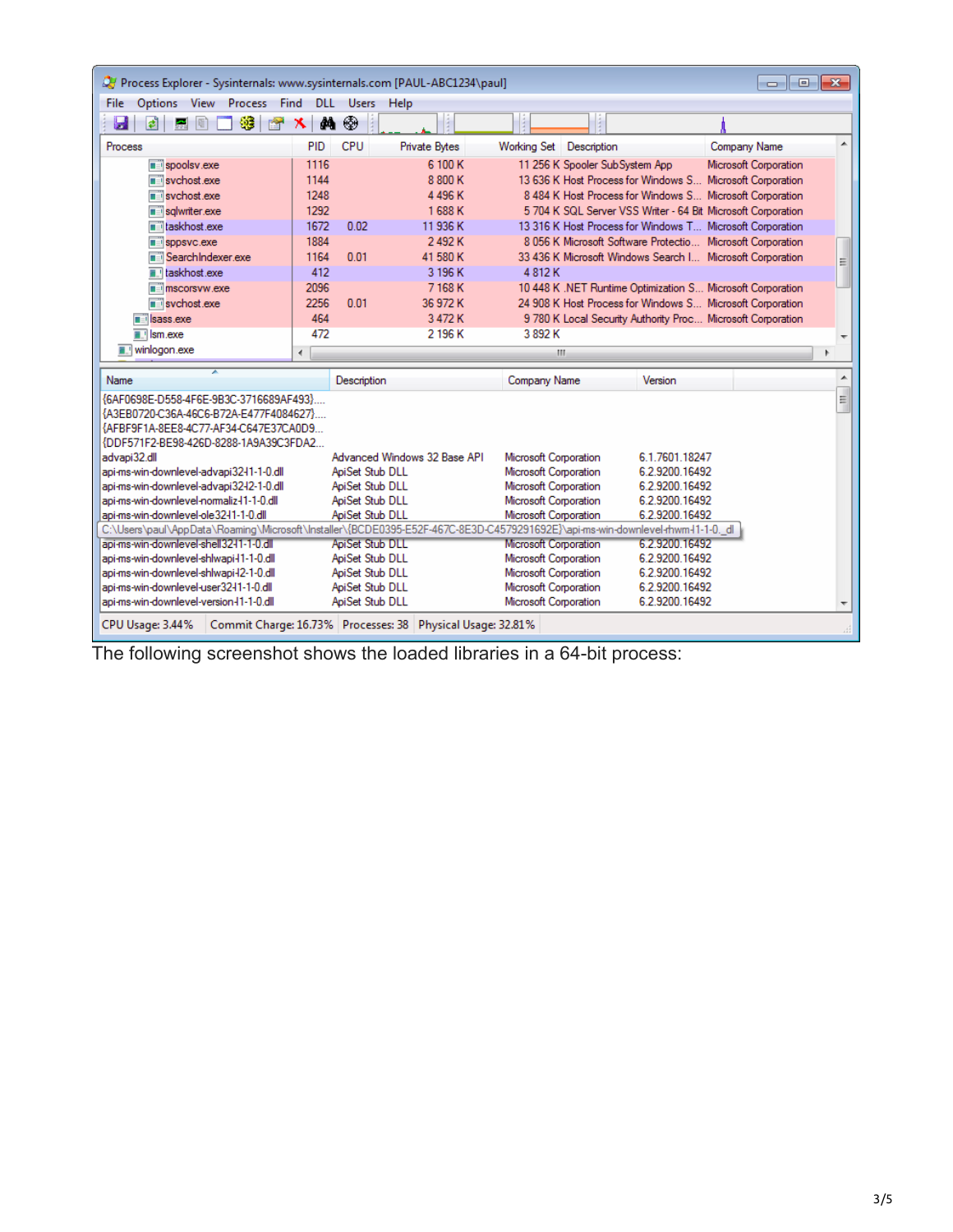| Process Explorer - Sysinternals: www.sysinternals.com [PAUL-ABC1234\paul]<br>$\Box$ $\Box$ $\mathbf{x}$                       |                 |                 |                      |                                                |                                  |                                                              |                |  |
|-------------------------------------------------------------------------------------------------------------------------------|-----------------|-----------------|----------------------|------------------------------------------------|----------------------------------|--------------------------------------------------------------|----------------|--|
| Options<br><b>View</b><br>Find<br><b>DLL</b><br><b>Users</b><br>File<br><b>Process</b><br>Help                                |                 |                 |                      |                                                |                                  |                                                              |                |  |
| Ы<br>穆<br>۵Ì<br>團<br>Ę<br>會                                                                                                   | M<br>х          | ⊕               |                      |                                                |                                  |                                                              |                |  |
| Process                                                                                                                       | PID             | <b>CPU</b>      | <b>Private Bytes</b> | Working Set Description                        |                                  | Company Name                                                 | A              |  |
| spoolsv.exe                                                                                                                   | 1116            |                 | 6 100 K              | 11 256 K Spooler SubSystem App                 |                                  | Microsoft Corporation                                        |                |  |
| svchost.exe                                                                                                                   | 1144            |                 | 8 800 K              |                                                |                                  | 13 636 K Host Process for Windows S Microsoft Corporation    |                |  |
| svchost.exe                                                                                                                   | 1248            |                 | 4496K                |                                                |                                  | 8 484 K Host Process for Windows S Microsoft Corporation     |                |  |
| sqlwriter.exe                                                                                                                 | 1292            |                 | 1688K                |                                                |                                  | 5 704 K SQL Server VSS Writer - 64 Bit Microsoft Corporation |                |  |
| laskhost.exe                                                                                                                  | 1672            | 0.02            | 11 936 K             |                                                |                                  | 13 316 K Host Process for Windows T Microsoft Corporation    |                |  |
| sposyc.exe                                                                                                                    | 1884            |                 | 2492K                |                                                |                                  | 8 056 K Microsoft Software Protectio Microsoft Corporation   |                |  |
| SearchIndexer.exe                                                                                                             | 1164            | 0.01            | 41 580 K             |                                                |                                  | 33 436 K Microsoft Windows Search I Microsoft Corporation    | 티              |  |
| laskhost.exe                                                                                                                  | 412             |                 | 3 196 K              | 4812K                                          |                                  |                                                              |                |  |
| <b>EL mscorsvw.exe</b>                                                                                                        | 2096            |                 | 7168K                |                                                |                                  | 10 448 K .NET Runtime Optimization S Microsoft Corporation   |                |  |
| svchost.exe                                                                                                                   | 2256            | 0.01            | 36 972 K             |                                                |                                  | 24 908 K Host Process for Windows S Microsoft Corporation    |                |  |
| sass.exe                                                                                                                      | 464             |                 | 3472K                |                                                |                                  | 9 780 K Local Security Authority Proc Microsoft Corporation  |                |  |
| $\blacksquare$ Ism.exe                                                                                                        | 472             |                 | 2 196 K              | 3 8 9 2 K                                      |                                  |                                                              |                |  |
| winlogon.exe                                                                                                                  | $\left($        |                 |                      | m.                                             |                                  |                                                              |                |  |
|                                                                                                                               |                 |                 |                      |                                                |                                  |                                                              |                |  |
| Name                                                                                                                          |                 | Description     |                      | Company Name                                   | Version                          |                                                              | ▲              |  |
| {6AF0698E-D558-4F6E-9B3C-3716689AF493}                                                                                        |                 |                 |                      |                                                |                                  |                                                              | $\overline{a}$ |  |
| {A3EB0720-C36A-46C6-B72A-E477F4084627}                                                                                        |                 |                 |                      |                                                |                                  |                                                              |                |  |
| {AFBF9F1A-8EE8-4C77-AF34-C647E37CA0D9                                                                                         |                 |                 |                      |                                                |                                  |                                                              |                |  |
| {DDF571F2-BE98-426D-8288-1A9A39C3FDA2                                                                                         |                 |                 |                      |                                                |                                  |                                                              |                |  |
| Advanced Windows 32 Base API<br>advapi32.dll                                                                                  |                 |                 |                      | Microsoft Corporation<br>Microsoft Corporation | 6.1.7601.18247<br>6.2.9200.16492 |                                                              |                |  |
| api-ms-win-downlevel-advapi3241-1-0.dll<br>ApiSet Stub DLL<br>api-ms-win-downlevel-advapi32-12-1-0.dll                        |                 |                 |                      | Microsoft Corporation                          | 6.2.9200.16492                   |                                                              |                |  |
| ApiSet Stub DLL<br>api-ms-win-downlevel-normaliz-11-1-0.dll<br>ApiSet Stub DLL                                                |                 |                 |                      | Microsoft Corporation                          | 6.2.9200.16492                   |                                                              |                |  |
| api-ms-win-downlevel-ole32-11-1-0.dll<br>ApiSet Stub DLL                                                                      |                 |                 |                      | Microsoft Corporation                          | 6.2.9200.16492                   |                                                              |                |  |
| C:\Users\paul\AppData\Roaming\Microsoft\Installer\{BCDE0395-E52F-467C-8E3D-C4579291692E}\api-ms-win-downlevel-rhwm-l1-1-0._dl |                 |                 |                      |                                                |                                  |                                                              |                |  |
| <b>ApiSet Stub DLL</b><br>api-ms-win-downlevel-shell32-11-1-0.dll<br><b>Microsoft Corporation</b><br>6.2.9200.16492           |                 |                 |                      |                                                |                                  |                                                              |                |  |
| api-ms-win-downlevel-shlwapi-11-1-0.dll                                                                                       |                 | ApiSet Stub DLL |                      | <b>Microsoft Corporation</b>                   | 6.2.9200.16492                   |                                                              |                |  |
| api-ms-win-downlevel-shlwapi-12-1-0.dll                                                                                       | ApiSet Stub DLL |                 |                      |                                                | 6.2.9200.16492                   |                                                              |                |  |
| api-ms-win-downlevel-user32-11-1-0.dll<br>ApiSet Stub DLL                                                                     |                 |                 |                      | Microsoft Corporation                          | 6.2.9200.16492                   |                                                              |                |  |
| api-ms-win-downlevel-version-11-1-0.dll<br>ApiSet Stub DLL<br>Microsoft Corporation<br>6.2.9200.16492                         |                 |                 |                      |                                                |                                  |                                                              |                |  |
| Commit Charge: 16.73%   Processes: 38   Physical Usage: 32.81%<br>CPU Usage: 3.44%                                            |                 |                 |                      |                                                |                                  |                                                              |                |  |

In both of these cases, we can see our dropped library. The processes use the registry key previously created to load the malicious library instead of the original Microsoft library

# **Conclusion**

This new approach of persistence mechanism has several advantages: the attacker does not need to perform DLL injection, which is usually monitored by anti-virus software. Therefore, he has overcome one important security measure, in most of the cases.

As soon as the infection was successful, Microsoft Windows then natively executes the library in the processes of the infected user. Hence, the attacking process is hard to be identified. Using COM hijacking is undoubtedly silent. It is not even detected by Sysinternals' Autoruns.

So, in our case, we have seen this mechanism being used combined with a RAT and this would mean a hassle for any infected and therefore affected user, as the attackers can spy on him pretty secretly for quite some time. But, obviously, this new persistence mechanism is not limited to the use of RATs. Attackers can combine it with any other type of malware, too!

G DATA customers are protected: the latest scan engines detect the analyzed samples (see below). Furthermore, our behavior blocker technology identifies this threat and blocks it.